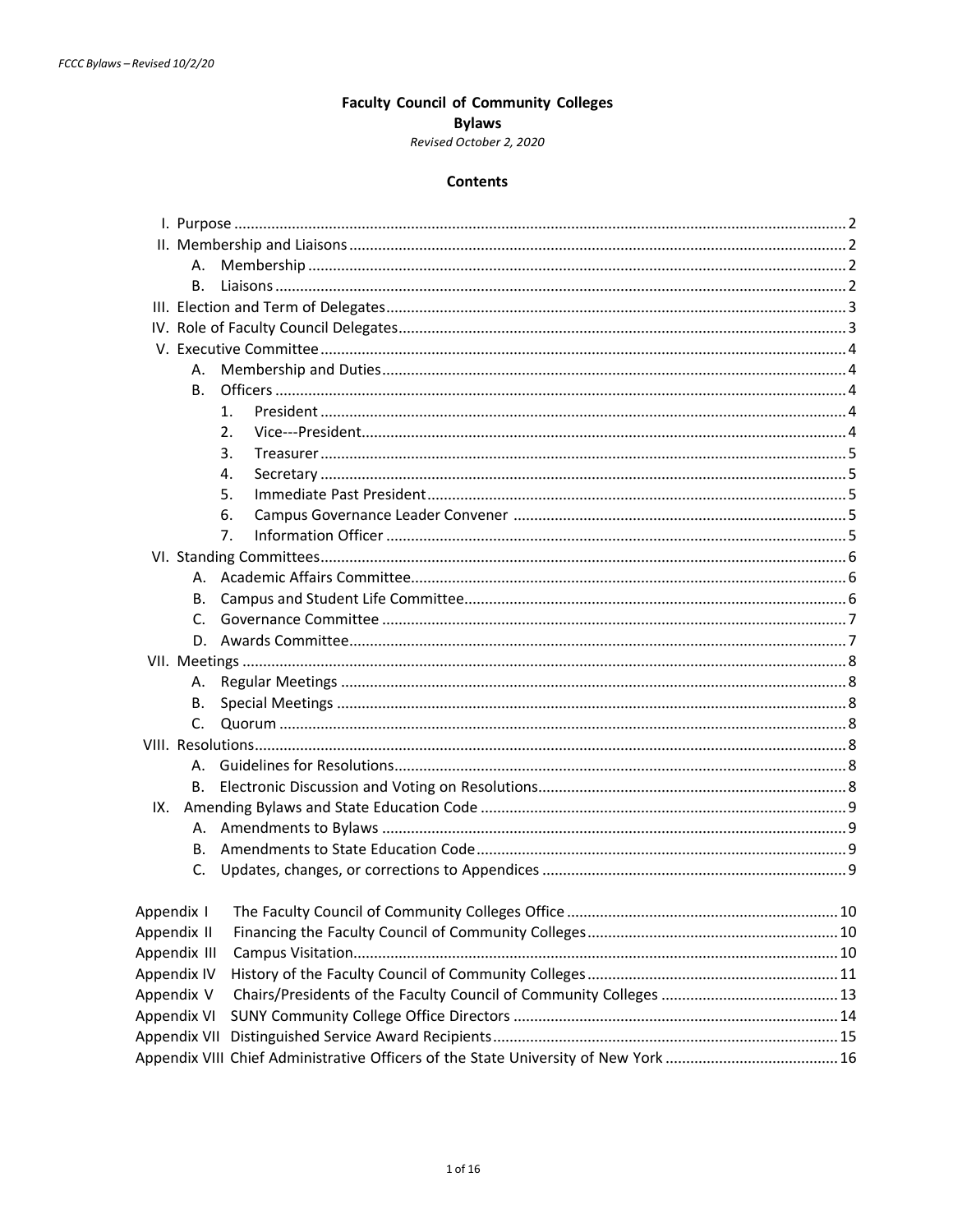## **Faculty Council of Community Colleges Bylaws** *Revised October 17, 2015*

<span id="page-1-1"></span><span id="page-1-0"></span>These Bylaws are based, in part, on the regulations of the State University of New York Board of Trustees and the Official Compilation of the Codes, Rules, and Regulations of the State of New York. Readers are advised to refer to the Official Compilation (8 NYCRR Part 606 et seq) in case of questions*.*

#### **I. PURPOSE**

<span id="page-1-2"></span>The Faculty Council of Community Colleges shall be the official agency through which the SUNY community college faculty engages in the governance of the University. The Faculty Council of Community Colleges shall focus on matters relating to community college faculty and system-wide educational policies and other professional matters of the State University of New York, and in those areas the Faculty Council of Community Colleges will:

- 1. Study, advise, and make recommendations regarding academic concerns, issues, policies and programs;
- 2. Provide opportunity and structure for the faculties of the community colleges to formulate positions on policy matters of common interest to the community colleges for transmittal to community college presidents, trustees and sponsors;
- 3. Provide an opportunity for the faculties of the community colleges to act in an advisory, consultative and planning capacity to the Chancellor of the University;
- 4. Provide a forum for the consideration of matters of common interest to the faculties of the community colleges;
- 5. Provide a means for the interchange of ideas among the faculties of the community colleges and between the faculties and the administration of the University; and
- 6. Provide an additional channel of communication between the university administration and local governing boards of the community colleges.

<span id="page-1-3"></span>The Faculty Council of Community Colleges will work with the Faculty Senate of SUNY on matters of common concern in the conduct of university affairs.

## **II. MEMBERSHIP AND LIAISONS**

## **A. Membership**

- 1. **Voting Members***:* The voting members of the Faculty Council of Community Colleges shall include one faculty delegate or alternate, who shall vote in the absence of the delegate, from each community college. The President of the Faculty Council of Community Colleges shall be an additional voting member, distinct from the delegate or alternate representing their college, but shall be entitled to a vote only in the case of a tie.
- 2. **Non-voting Members:** The Immediate Past President of the Faculty Council of Community Colleges and the Vice Chancellor for Community Colleges shall be non-voting members of the Faculty Council of Community Colleges. The Immediate Past President shall have a vote if currently serving as a delegate. The Information Officer shall be a non-voting member unless serving as a delegate.

#### **B. Liaisons**

- 1. **Role Definition:** Liaisons to the Faculty Council of Community Colleges serve as resources to the standing committees of the Faculty Council of Community Colleges and may be called upon to update or clarify information from their areas. Liaisons also serve to maintain open communications between the Faculty Council of Community Colleges and other SUNY and CUNY governance organizations, constituent groups, and system offices.
- **2. Represented Areas:** Liaisons to the Faculty Council of Community Colleges shall include the SUNY Faculty Senate President, the CUNY Faculty Senate President, one representative of the New York Community College Association of Presidents, the President of the Student Assembly and a community college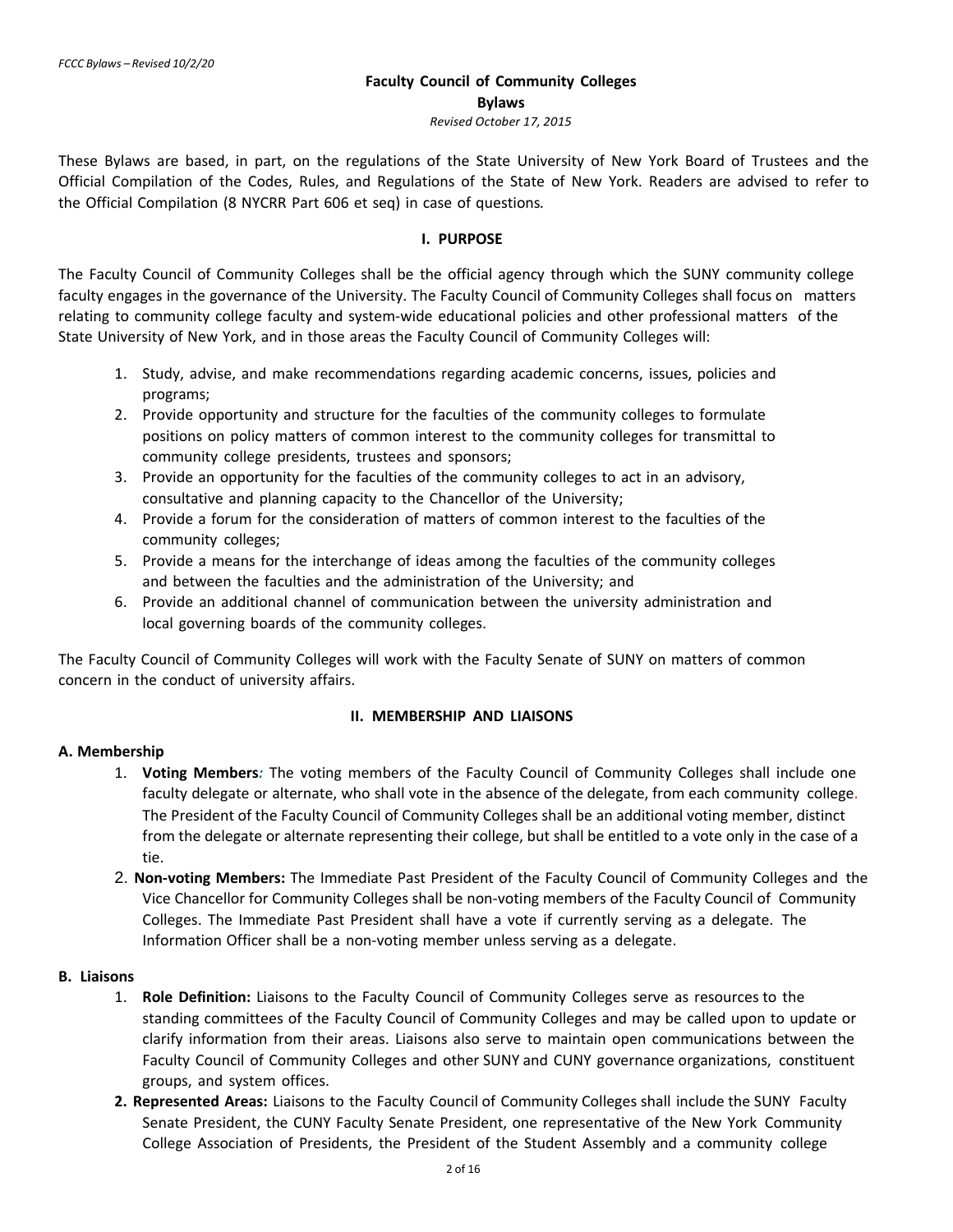<span id="page-2-0"></span>representative from the Student Assembly, the President of the NYCCT (New York Community College Trustees), a representative from the CCBOA (Community College Business Officers Association), the SUNY Provost, the Community College Representative from the Office of the Provost, and others deemed necessary for inclusion. In addition, there may be other liaisons that may serve on the standing committees.

#### **III. ELECTION AND TERM OF DELEGATES**

The faculty of each community college shall elect from among its faculty a delegate and an alternate in a manner they may establish by local shared governance bylaws. Delegates shall be responsible for forwarding the names of the elected delegates and alternates to the Faculty Council of Community Colleges Information Officer using the communication mode and processes in place at the time of election. Delegates shall serve for three---year terms and may serve for more than one term. The college shall determine the means of providing a voting representative from among its faculty if neither delegate nor alternate can attend a meeting.

A vacancy will be deemed to exist when a delegate cannot fulfill the responsibilities of the position in accordance with local bylaws or when elected to the position of president. At such time the alternate shall succeed as campus representative to the Faculty Council of Community Colleges for the unexpired term. The local faculty shall hold another election in the same manner as the original to fill the unexpired term of the alternate.

#### **IV. ROLE OF FACULTY COUNCIL OF COMMUNITY COLLEGES DELEGATES**

Faculty Council of Community Colleges delegates serve the dual role of representing their campus faculty to the Faculty Council of Community Colleges and reporting to their campus leaders on the deliberations and actions taken by the Faculty Council of Community Colleges. The following is an outline of a delegate's responsibilities:

- 1. Attend and actively participate in the fall and spring meetings of the Faculty Council of Community Colleges, representing the faculty of his/her campus
	- a. Report to the Faculty Council of Community Colleges on the views of his/her campus faculty regarding issues and agenda items of the Faculty Council;
	- b. Bring to the attention of the Faculty Council of Community Colleges those issues from his/her campus which have relevance to SUNY community colleges in general;
	- c. Report back to the campus faculty on the deliberations, actions, and activities of the Faculty Council of Community Colleges following each fall and spring meeting;
	- d. Maintain a liaison role between the campus faculty governing body, especially the Campus Governance Leader, and the Faculty Council of Community Colleges; and
	- e. Maintain communication and meet with the campus President and other appropriate administrative leaders regarding Faculty Council of Community Colleges issues.
- 2. Actively participate in the work of standing committees of the Faculty Council of Community Colleges by serving on a committee and assuming leadership responsibility for specific committee initiatives.
- 3. In other ways, actively contribute to the ongoing program of the Faculty Council of Community Colleges (e.g. leadership roles, hosting a Faculty Council of Community Colleges meeting, ad hoc activities of the Faculty Council).
- 4. Maintain communication with the campus alternate representative on matters of discussion and action of the Faculty Council Community Colleges.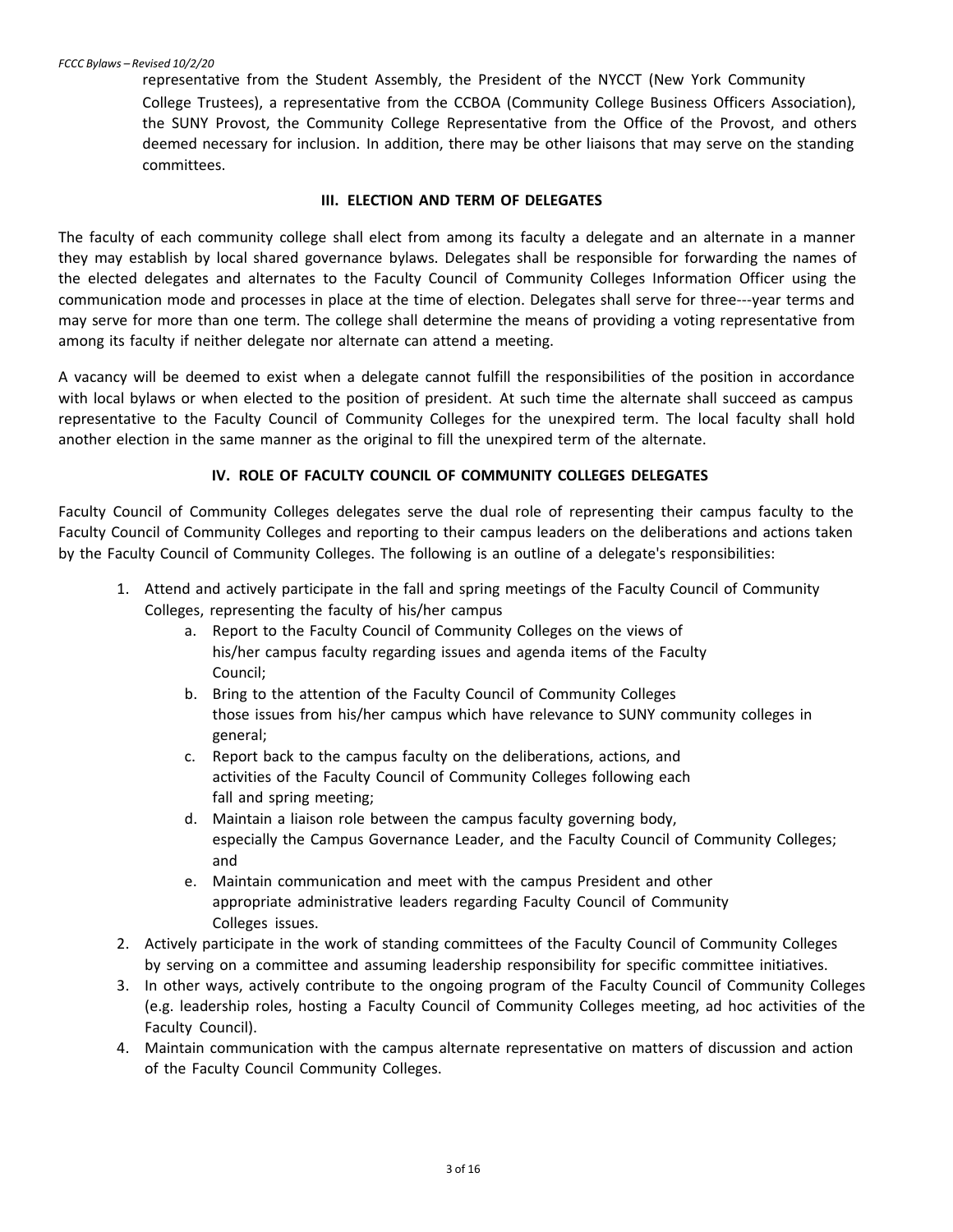## **V. EXECUTIVE COMMITTEE**

#### <span id="page-3-1"></span><span id="page-3-0"></span>**A. Membership and Duties**

Executive Committee membership includes the President of the Faculty Council of Community Colleges, the Vice President, the Treasurer, the Secretary, the Immediate Past President, Campus Governance Leader (CGL) Convener, and the Chairs of the standing committees. The Faculty Council of Community Colleges Information Officer serves as a non-voting member. The duties of the Executive Committee are to plan meetings, develop business agendas, give counsel to the President and formulate positions on issues of concern to Community College Faculty. The Executive Committee shall act on behalf of the Faculty Council of Community Colleges at times when the Faculty Council of Community Colleges is not in plenary session.

#### **B. Officers**

#### **1. President: election, duties and term**

(a) There shall be a President of the Faculty Council of Community Colleges. A candidate for this position shall be a currently serving delegate, alternate, or President and will obtain clearance from their campus President for appropriate release time prior to declaring candidacy. The President shall be the presiding officer of the Faculty Council of Community Colleges and shall be elected at the spring meeting of the Faculty Council of Community Colleges held in an odd-numbered year. The president can be reelected for successive terms. The president's power shall include, but not be limited to:

- <span id="page-3-2"></span>1. Appointing committees and receiving and transmitting reports of such committees where required;
- 2. Representing the Faculty Council of Community Colleges at appropriate functions;
- 3. Designating the time and place of semi-annual meetings;
- 4. Exercising such other powers as granted by this Part, the Faculty Council of Community Colleges bylaws and appropriate State laws; and
- 5. Serving as Trustee on the SUNY Board of Trustees.
- (b) The president shall serve for two years, commencing the first day of July in the year of election.
- (c) If a vacancy occurs in the office of the President, the Vice President will assume the office of President until the next regular meeting. If the Vice President is unable to serve as President, the Executive Committee will appoint a member of the Faculty Council of Community Colleges to that office to serve until the next regular meeting. At that time, a President will be elected to fill the unexpired term.
- (d) When a currently serving delegate or alternate is elected President of the Faculty Council, they shall relinquish their duties as delegate or alternate and their campus will fill any resulting vacancy according to their local procedures.

#### 2. **Vice President: election, duties and term**

- (a) There shall be a Vice President of the Faculty Council of Community Colleges who shall be elected at the annual spring meeting of the Faculty Council of Community Colleges. A candidate for this position shall be a currently serving delegate or alternate. The Vice President:
	- 1. Shall preside when the President is absent or unable to act;
	- 2. Shall succeed the President, if able, in the event of a vacancy;
	- 3. Under the direction of the President, shall assist in, monitor and coordinate the work of the Faculty Council of Community Colleges' standing and ad hoc committees;
	- 4. Shall serve as the Communications Officer for the Faculty Council of Community Colleges, facilitating internal communications of the organization; and
	- 5. Shall perform related duties as designated by the President or these Bylaws.
- (b)If a vacancy occurs in the office of Vice President, the President will appoint a member of the Faculty Council of Community Colleges to that office to serve until the next regular meeting. At that time a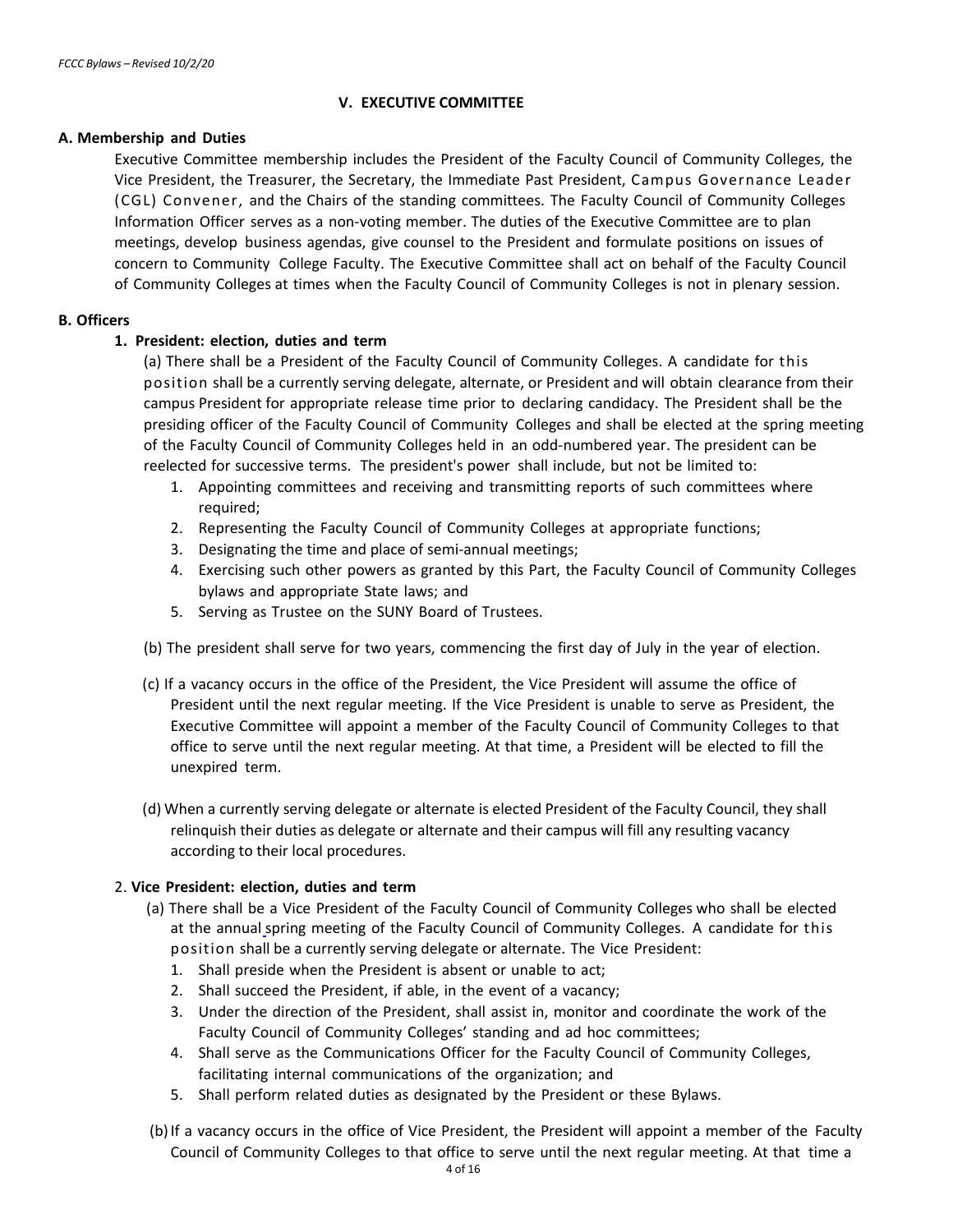Vice President will be elected to fill the unexpired term.

(c) The Vice President shall serve for one year, commencing the first day of July in the year of election.

## <span id="page-4-0"></span>3. **Treasurer: election, duties and term**

- (a) There shall be a Treasurer of the Faculty Council of Community Colleges who shall be elected at the annual spring meeting of the Faculty Council of Community Colleges. A candidate for this
	- position shall be a currently serving delegate or alternate. The Treasurer:
	- 1. Shall propose an annual budget to the Executive Committee;
	- 2. Shall manage the Faculty Council of Community Colleges accounts and make recommendations to the Executive Committee accordingly; and
	- 3. Shall perform related duties as designated by the President or these Bylaws.
- (b)If a vacancy occurs in the office of Treasurer, the President will appoint a member of the Faculty Council of Community Colleges to that office to serve until the next regular meeting. At that time a Treasurer will be elected to fill the unexpired term.
- (c) The Treasurer shall serve for one year, commencing the first day of July in the year of election.

### 4. **Secretary: election, duties and term**

- (a) There shall be a Secretary of the Faculty Council of Community Colleges, who shall be elected at the annual spring meeting. A candidate for this position shall be a currently serving delegate or alternate. The Secretary shall:
	- 1. Make and keep minutes of the Faculty Council of Community Colleges and meetings of the Executive Committee on an as needed basis, be compensated accordingly, and oversee this work as performed by a staff secretary;
	- 2. Exercise such other related powers and duties as may be delegated by the president; and
	- 3. Call a special meeting of the Executive Committee in the event vacancies occur in the offices of President and Vice President simultaneously. The purpose of the meeting shall be to appoint an acting president to serve until the next regular meeting, at which time an election shall be held to fill the unexpired terms of President and Vice President.
- <span id="page-4-1"></span>(b) The Secretary shall serve for a term of one year, commencing the first day of July in the year of election. If a vacancy occurs in the office of Secretary, the President will appoint a member of the Faculty Council of Community Colleges to that position for the unexpired term.

#### 5. **Immediate Past President**

- (a) There shall be an Immediate Past President who shall serve for a minimum of a two year term. The Immediate Past President:
	- 1. Shall serve in an advisory capacity to the President; and
	- 2. Shall perform related duties as designated by the President or these Bylaws.
- (b) If a vacancy occurs in this office, there shall be no Immediate Past President.

#### **6. Campus Governance Leader (CGL) Convener: appointment and duties**

There shall be a CGL Convener appointed by the President who shall serve as a voting member of the Executive Committee. The CGL Convener shall be responsible for:

- a. Convening the individual campus governance leaders, who lead the different governance bodies at their own campuses, in the form of a caucus to facilitate discussions and actions as that body sees fit;
- b. Being a liaison between the Campus Governance Leaders Caucus and the Executive Committee.

## 7. **Information Officer: appointment and duties**

There shall be an Information Officer appointed by the President who shall serve as a non-voting member of the Executive Committee. The Information Officer shall be responsible for: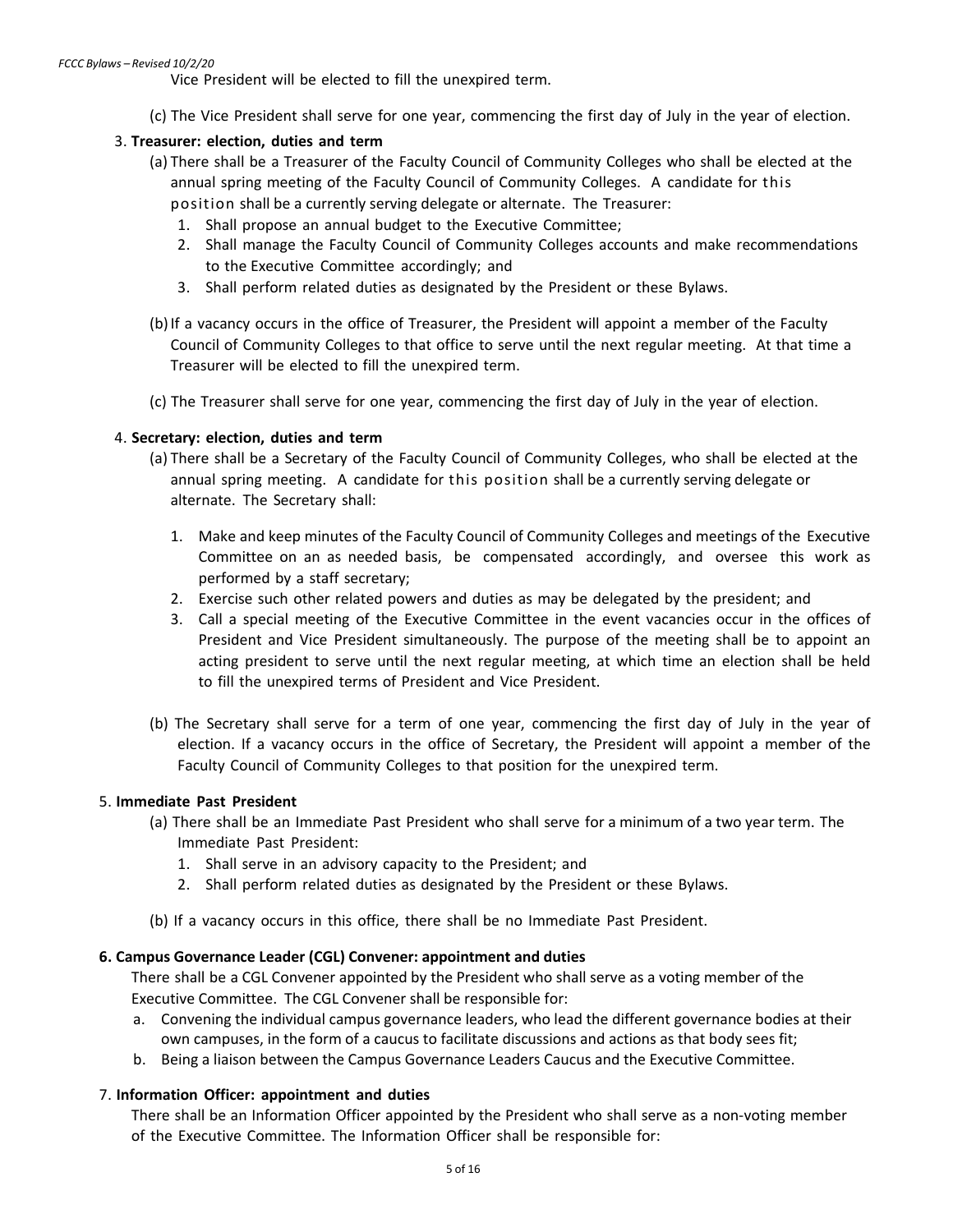#### *FCCC Bylaws – Revised 10/2/20*

- a. Maintaining oversight over the Faculty Council of Community Colleges' website;
- b. Facilitating communications by creating and updating email list-servs as required for the Faculty Council of Community Colleges, its committees, community college governance leaders, liaisons, and other constituents;
- c. Using appropriate technology to support functions of the Faculty Council of Community Colleges such as meeting registrations, meeting notices and surveys; and
- d. Maintaining the FCCC Blackboard Group including updating accounts, information, and organization.

#### **VI. STANDING COMMITTEES**

<span id="page-5-0"></span>In addition to the Executive Committee the Faculty Council of Community Colleges has five standing committees: Academic and Student Affairs, Governance, Awards, Communication and Professional Development, and Education Initiatives. The Faculty Council of Community Colleges shall establish additional standing committees as it deems advisable and shall prescribe the functions of such committees. Establishment or dissolution of standing committees shall require a majority vote of the Faculty Council of Community Colleges. The Faculty Council of Community Colleges President will appoint the chairperson(s) and members of the standing committees. The President may appoint and charge ad hoc committees as necessary.

#### **A. Academic Affairs Committee**

The Committee will serve as a source of professional advice and guidance to the Faculty Council of Community Colleges on matters relating to academic issues throughout the SUNY community college system.

Committee responsibilities include, but are not limited to:

- 1. The review of all matters related to existing and proposed curriculum and programs;
- 2. Academic standards, academic integrity, academic freedom;
- 3. Standards for academic credit progress and degrees;
- 4. Teaching techniques and faculty evaluation;
- 5. Special programs;
- 6. Student retention;
- 7. Education; and
- 8. Faculty development

The committee will also review and make recommendations regarding educational, social and cultural issues, programs, services and policies that affect the quality of academic life and the campus environment of the community colleges of the State of New York.

Liaisons to the Academic Affairs Committee shall include a representative from the University Faculty Senate, a representative from the Student Assembly, a representative(s) from SUNY System Administration and others as deemed necessary.

#### **B. Campus and Student Life Committee**

The Committee will serve as a source of professional advice and guidance to the Faculty Council of Community Colleges on matters relating to campus and student life throughout the SUNY community college system.

Committee responsibilities include, but are not limited to:

1. Underrepresented Students (e.g. Veterans, First Generation Students, LGBTQ+, Students of Color, etc.); 2. Accessibility to technology as well as universal access for all students to facilities, activities, and events;

- 3. Student Affairs (e.g. residence hall life, student governance, health care, etc.);
- 4. Wellness and mental health;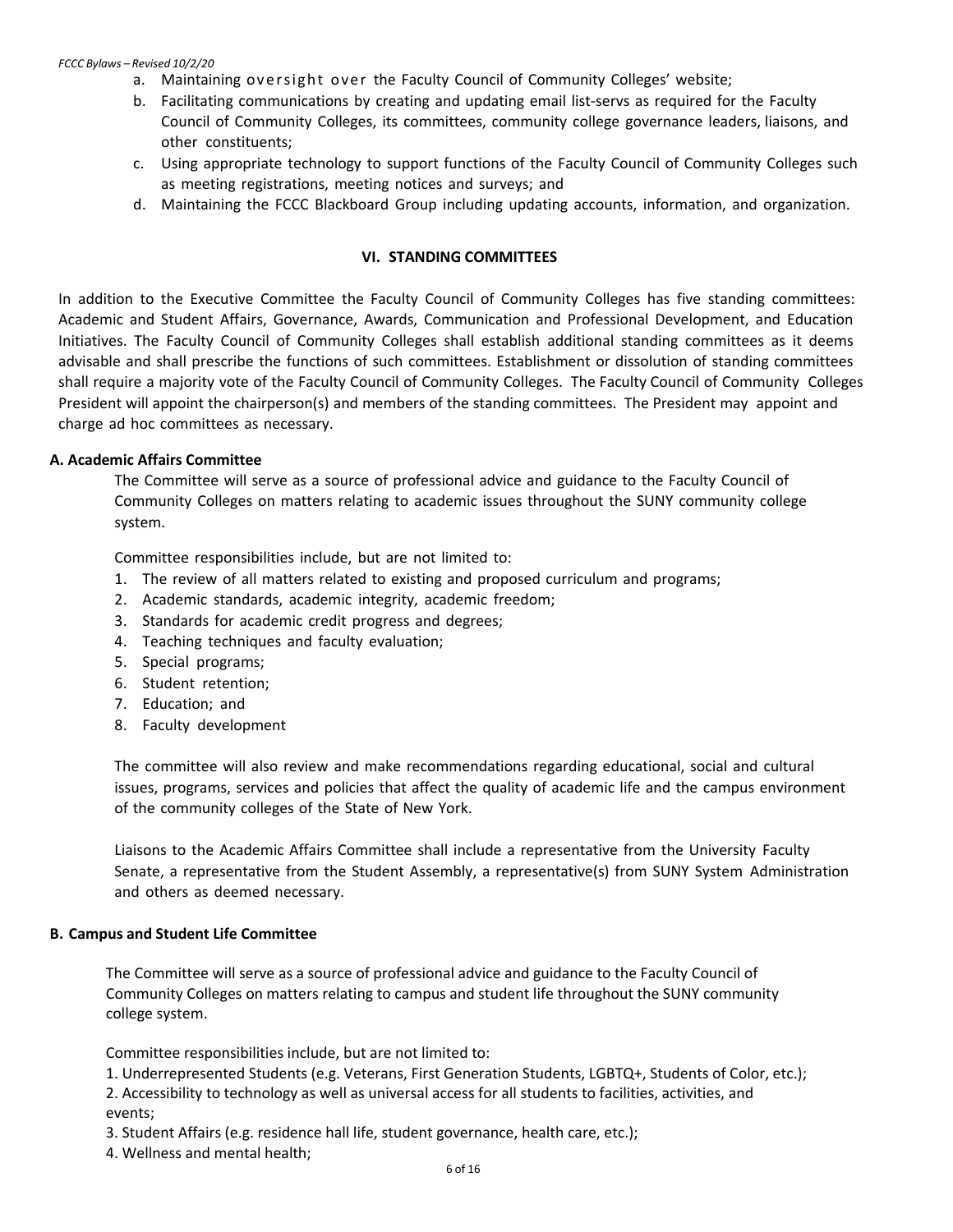#### *FCCC Bylaws – Revised 10/2/20*

5. Student persistence, retention, and completion; and

6. Social and culturally inclusive programs and services.

Liaisons to the Campus and Student Life Committee shall include a representative from the University Faculty Senate, a representative from the Student Assembly, a representative(s) from SUNY System Administration, and others as deemed necessary.

#### **C. Governance Committee**

Responsibilities of the Governance Committee shall include, but are not limited to, the following:

- 1. Collect and disseminate information on the status of campus governance;
- 2. Facilitate communication among campus governance leaders and between governance leaders and the Faculty Council of Community Colleges;
- 3. Facilitate system-wide communications through a strong link with the Faculty Senate Governance Committee;
- 4. Advocate for a strong and appropriate faculty voice in the governance of the Community Colleges and in SUNY;
- <span id="page-6-0"></span>5. Determine an annual agenda of activities that will in its judgment contribute to the study, development, and support of effective governance;
- 6. Make recommendations to the Faculty Council of Community Colleges on means of improving governance; and
- 7. Serve as a Bylaws review committee for the Faculty Council of Community Colleges.

Liaisons to the Governance Committee shall include a representative from the University Faculty Senate, a representative from the Student Assembly, a representative(s) from SUNY System Administration and others as deemed necessary.

### **D. The Communication and Professional Development Committee**

The Communication and Professional Development Committee develops and facilitates effective communication and professional development opportunities for the delegates and alternates of the FCCC, the campus governance leaders, and other faculty on the individual campuses. The Committee's responsibilities shall include but are not limited to:

- 1. Providing opportunities and resources to faculty members of the SUNY community college campuses to explore and discuss the activities of the FCCC and its fundamental goals, including but not limited to, enhancing faculty participation in campus and system-wide decisions, especially those involving academic, professional, and governance matters;
- 2. Providing mentoring to FCCC delegates, alternates, and campus governance leaders.
- 3. Developing and honing strategies for delegates, alternates, and campus governance leaders to advance the work of the FCCC;
- 4. Providing information necessary for delegates, alternates, and campus governance leaders to consult effectively with their constituents;
- 5. Assisting the Governance Committee in facilitating communication among campus governance leaders and between campus governance leaders and the Faculty Council of Community Colleges;
- 6. Enhancing communication within the FCCC; and
- 7. Actively encouraging all the SUNY community college campuses to participate in the Faculty Council of Community Colleges of Community Colleges, its plenaries, and other activities.
- 8. Facilitate the FCCC Service Award by soliciting nominations, reviewing nominations, and selecting nominee for annual award, and
- 9. Promote community college participation in the SUNY Chancellor's Excellence awards program, the Distinguished Professorship program, and the Conversations in the Discipline program, as well as other recognition programs introduced by SUNY.

Liaisons may include appropriate representatives from University Faculty Senate, Student Assembly, and SUNY System Administration.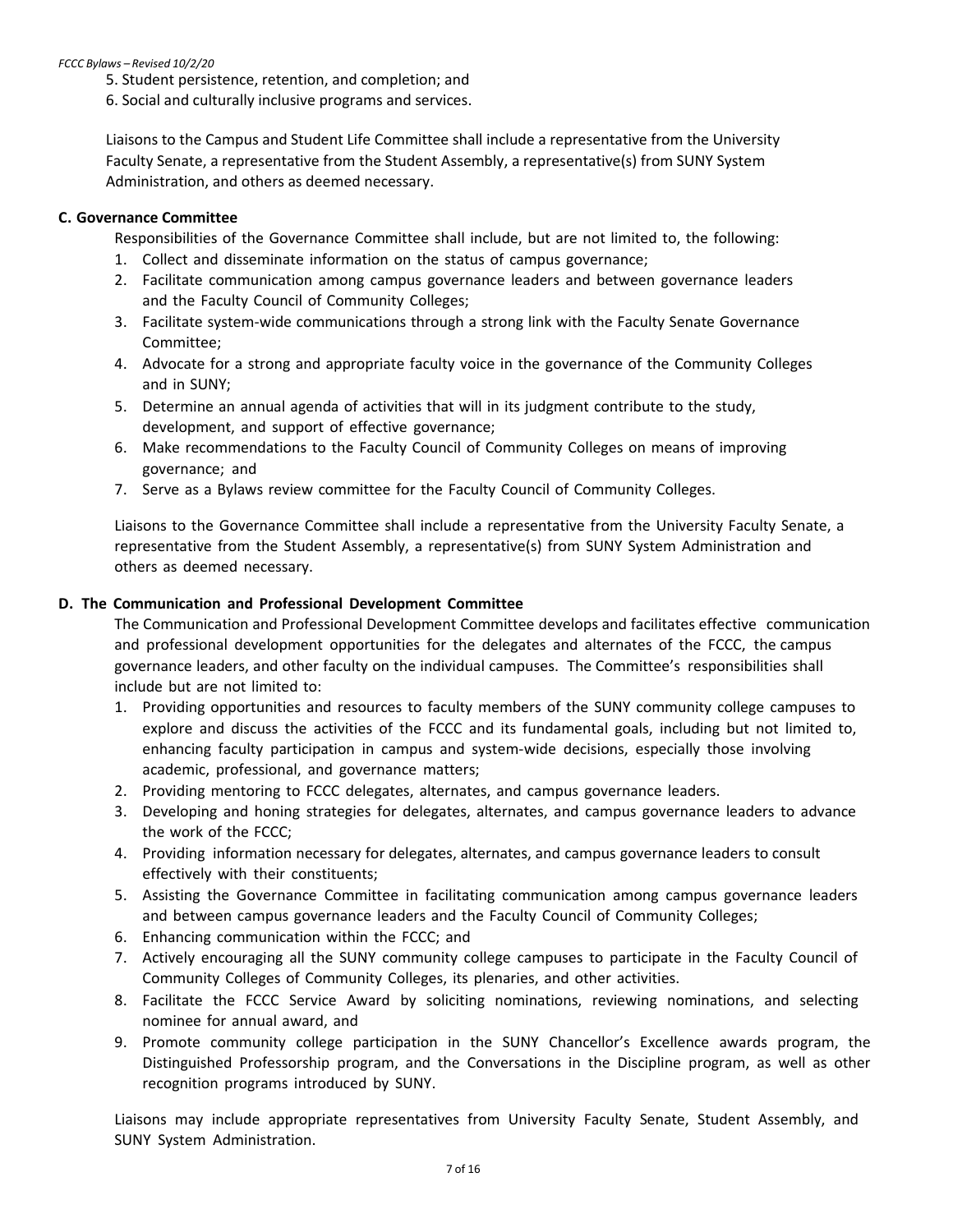#### <span id="page-7-3"></span>**VII. MEETINGS**

<span id="page-7-0"></span>Procedures at meetings of the Faculty Council of Community Colleges shall be governed by the current edition of Robert's Rules of Order, except as otherwise provided by these bylaws. There may be a Parliamentarian of the Faculty Council of Community Colleges, to be appointed by the President. The Parliamentarian shall be familiar with the current edition of Robert's Rules of Order, shall attend all meetings of the Faculty Council of Community Colleges with a copy of those rules and shall, at the request of the President, offer advice on procedure in the conduct of the meeting.

#### **A. Regular Meetings**

Two plenary sessions of the Faculty Council of Community Colleges are held each academic year, one in fall and one in spring. On an informal rotating basis, various community colleges host the Faculty Council of Community Colleges plenary session. Plenary sessions may be held at other sites in New York State. These meetings provide a forum for campus representatives to conduct business, share information, exchange ideas, and formulate resolutions to the Chancellor. The host institution makes arrangements for lodging, meals, meeting rooms, provides the delegates directions to the campus, and information regarding accommodations.

#### <span id="page-7-2"></span><span id="page-7-1"></span>**B. Special Meetings**

Special meetings of the Faculty Council of Community Colleges may be called by the President at the President's discretion. Also, meetings shall be called by the President upon the written request of a majority of the Executive Committee or at least one fourth of the members of the Faculty Council of Community Colleges. The President shall designate the times and places of such special meetings, which shall be held as early as possible.

#### **C. Quorum**

A simple majority of the Faculty Council of Community Colleges voting membership shall constitute a quorum.

#### <span id="page-7-4"></span>**VIII. RESOLUTIONS**

To be considered by the Faculty Council of Community Colleges, resolutions shall address themselves to concerns within the scope of Faculty Council of Community Colleges activities as defined by the SUNY Board of Trustees [Part 606, Subchapter D, Chapter V, Title 8 of the Code of Standards and Procedures for the Administration and Operation of Community Colleges under the Program of State University of New York (the Articles of Organization of the Faculty Council of Community Colleges of Community Colleges)]. Resolutions which request a change in the Articles of Organization shall be presented at one plenary session and voted upon at the next plenary session in a manner consistent with the procedure specified in the Articles of Organization.

#### **A. Guidelines for Resolutions**

All resolutions should clearly state the specific action the Faculty Council of Community Colleges is to take, as well as any individuals or groups who should be informed of this action.

#### **B. Electronic Discussion and Voting on Resolutions**

Resolutions shall normally be presented for discussion and possible action at a plenary session. Circumstances may arise in which the Executive Committee finds it necessary to place a resolution before the delegates for discussion and action when the Faculty Council of Community Colleges is not in plenary session. In such circumstances, the resolution will be presented to the delegates through the appropriate technology. Discussion will remain open for a period of time determined by the Executive Committee. Following the close of discussion, a vote will be called for. The outcome of such a vote will be determined by a majority of those delegates voting, as long as a quorum has voted. If a quorum is not reached, the Executive Committee will, at its discretion: either use its power to "act on behalf of the Faculty Council of Community Colleges at times when the Faculty Council of Community Colleges is not in plenary session" (as provided in Section V., A. of these Bylaws) to adopt or reject the resolution; or reintroduce the resolution at the next plenary session.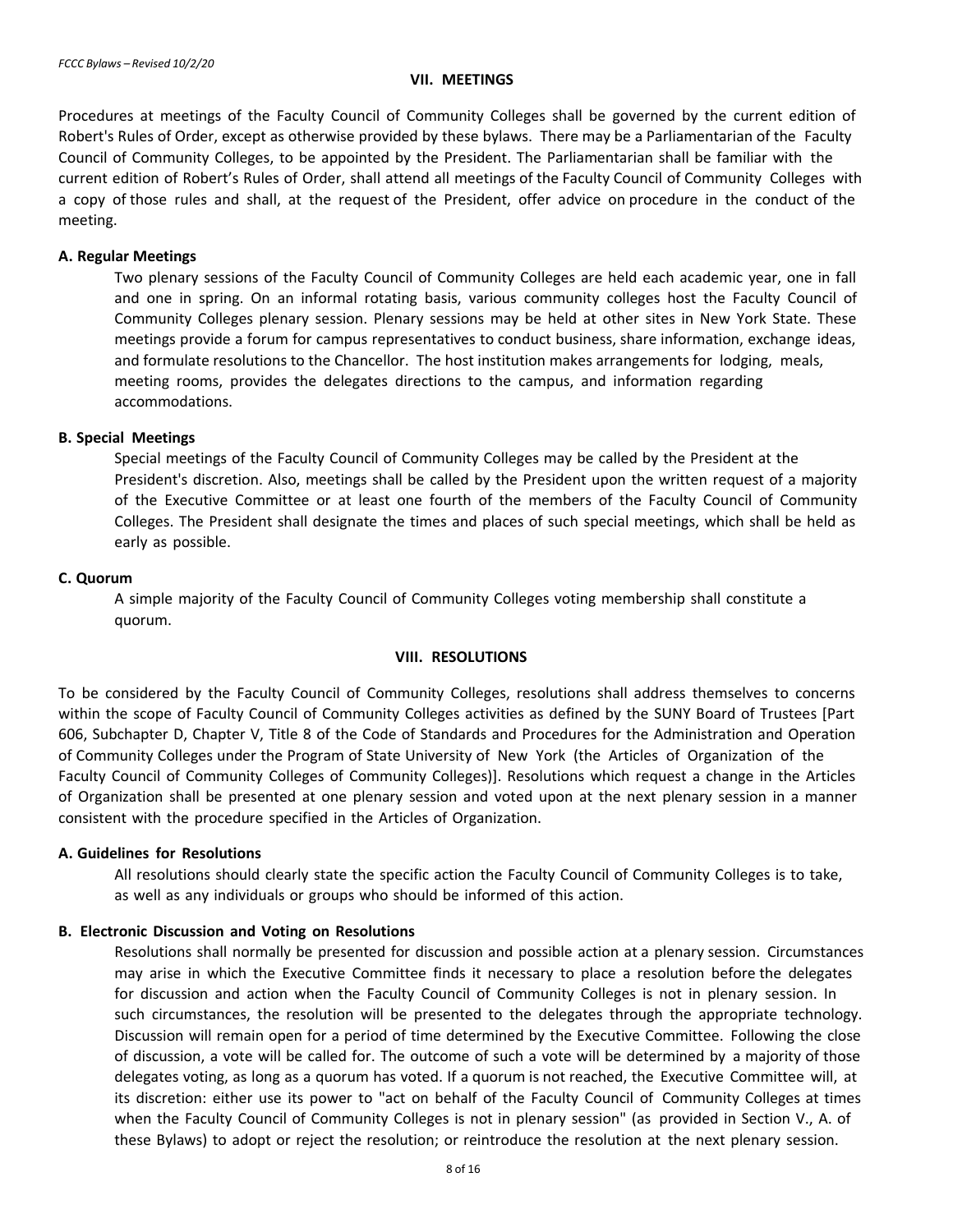#### **IX. AMENDMENTS TO BYLAWS AND STATE EDUCATION CODE**

#### <span id="page-8-0"></span>**A. Amendments to Bylaws**

Proposals for amendments to the Bylaws may be submitted by any individual, group, or committee within the Faculty Council of Community Colleges. Proposals must be submitted for review to the Executive Committee in writing at least 30 days prior to a plenary session. All Bylaw amendments must be discussed by the delegates at a plenary session before an adoption vote, or by an on-line electronic discussion. A vote will normally take place at a plenary session. An electronic ballot may be implemented if a majority of delegates wish to take the adoption vote at a later date. The body having expressed this wish by a show of hands, the email ballot must be implemented no sooner than 15 days following that determination. Amendments to the Bylaws shall require a 2/3 majority of the votes cast by the total number of voting members. If an amendment is so approved, enactment of the amendment occurs immediately thereafter.

#### **B. Amendments to State Education Code**

Some aspects of the Faculty Council of Community Colleges Bylaws are mandated by state law. Regarding changes to the law itself, the law states in §606.15 – Procedures to Amend Faculty Council of Community Colleges regulations:

Proposed amendments of this Part may be recommended to the Board of Trustees of the University by a two-thirds vote of those faculty delegates present, but in no case shall the total number of confirming votes cast be less than 50 percent of the member community colleges.

and further states in §607.1:

Amendments to this Subchapter may be initiated by community college trustees, members of professional staffs of community colleges, community college sponsors, members of their professional staffs, State University trustees and by members of the professional staff of State University of New York system administration. Proposed amendments shall be reported to the chancellor or designee, who will be responsible for having the proposals reviewed by the appropriate constituent groups and for reporting recommendations to the State University trustees. The chancellor, or designee, shall initiate review of this Subchapter every five years or in accordance with the State Administrative Procedures Act.

## **C. Updates, changes, or corrections to Appendices**

Non-substantive changes, corrections, or updates to lists of officials or awardees or running historical records included as part of the Bylaws Appendices will not be considered amendments to the Bylaws and thus will not require approval of 2/3 majority votes cast by the total number of voting members. Rather, such changes and upkeep will be assigned to the Faculty Council of Community Colleges Secretary or designee and must be approved by a simple majority of Executive Committee voting members.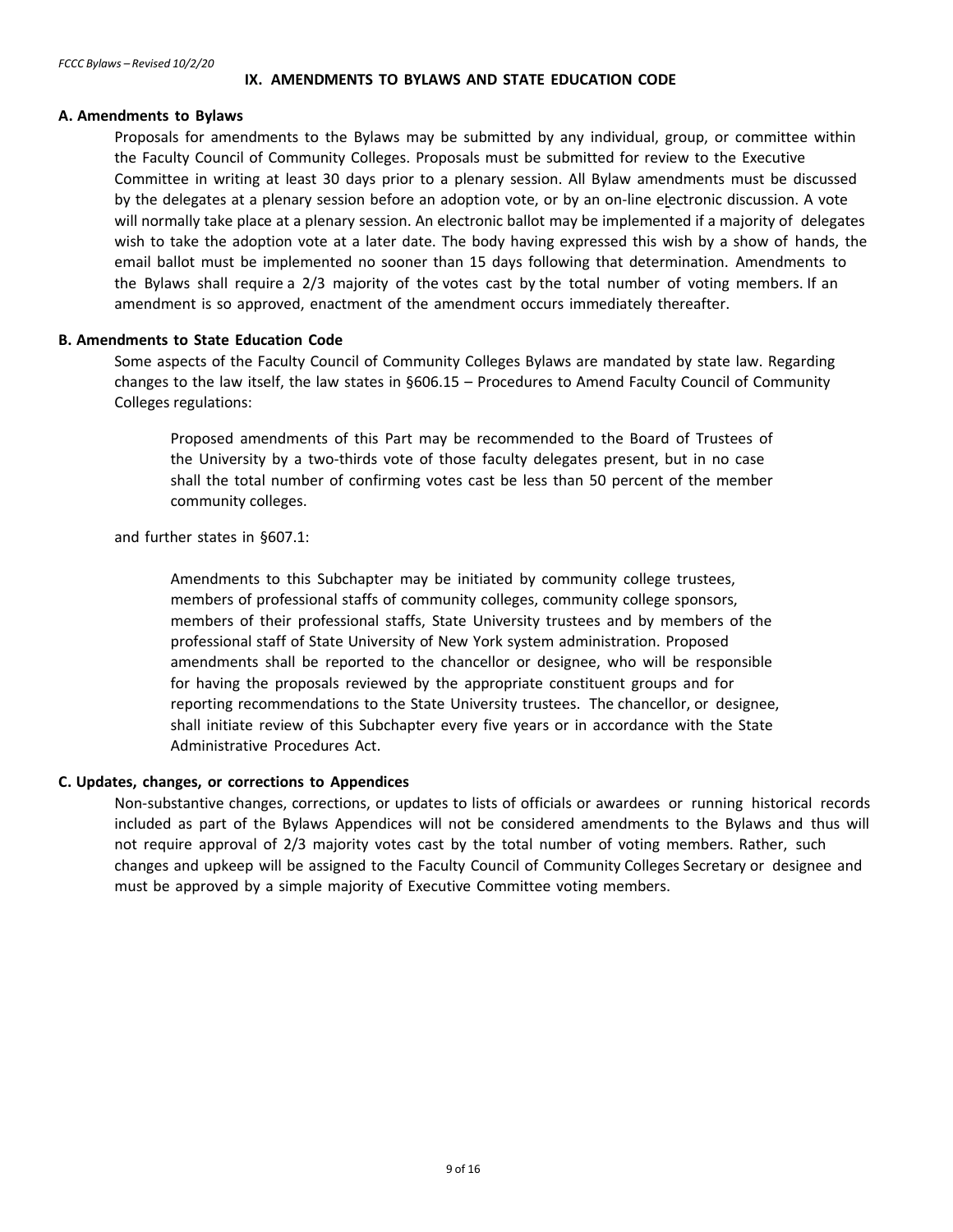## **Appendix I – The Faculty Council of Community Colleges Office**

<span id="page-9-1"></span><span id="page-9-0"></span>The Faculty Council of Community Colleges Office is located at SUNY System Administration, State University Plaza, on Broadway in Albany (12246). The Faculty Council of Community Colleges Office serves as the central office for the President of the Faculty Council of Community Colleges. The Faculty Council of Community Colleges telephone number is(518) 320-1651 and the FAX number is(518) 320-1543.

## **Appendix II – Financing the Faculty Council of Community Colleges**

The Faculty Council of Community Colleges is funded by three sources: SUNY, which provides an annual operating fund, secretarial support, office space, and transportation support for the FCCC President; annual dues from each of the campuses; and an annual operating fund from NYCCAP.

## **Appendix III – Faculty Council of Community Colleges Policy on Campus Visitation Committees**

### **Campus Visits**

Occasionally governance and administration on a campus experience conflict as they carry on their efforts to foster responsible participation and consultation on college affairs. In such cases, when a prolonged irreconcilable dispute does exist, the College may call upon the Faculty Council of Community Colleges for assistance. A special Visitation Committee may then come to the College.

A campus visitation will take place only in response to the combined request of the College President and the Faculty Governance Leader of the campus. If there is no recognized governance leader, then a committee of faculty may act. Such a request must be made in the form of a letter of invitation to the President of the Faculty Council of Community Colleges. The appropriateness of the request shall be determined by the Faculty Council of Community Colleges President and the Chair(s) of the FCCC Governance Committee. A campus problem related to issues pertaining to contract grievance would not be handled by this visitation procedure.

The Faculty Council of Community Colleges President and the Chair(s) of the FCCC Governance Committee will name the members of the Visitation Committee, including one person from SUNY System Administration or that is a SUNY Community College Administrator, and will appoint a member of the FCCC Governance Committee to serve as Chair. In choosing members, the Faculty Council of Community Colleges President and the FCCC Governance Committee Chair(s) will seek individuals who have broad governance experience and who are also distinguished by their reputations for fairness and integrity.

The purpose of the visit is purely advisory, to acquaint the college with methods that have been used to resolve similar disputes at other campuses. The Visitation Committee may make advisory recommendations, but these recommendations will ordinarily be limited to solution strategies, rather than the solution itself. In every instance, the Visitation Committee will be careful to respect the authority, prerogatives and responsibilities of the College President, the College Board of Trustees, and the faculty.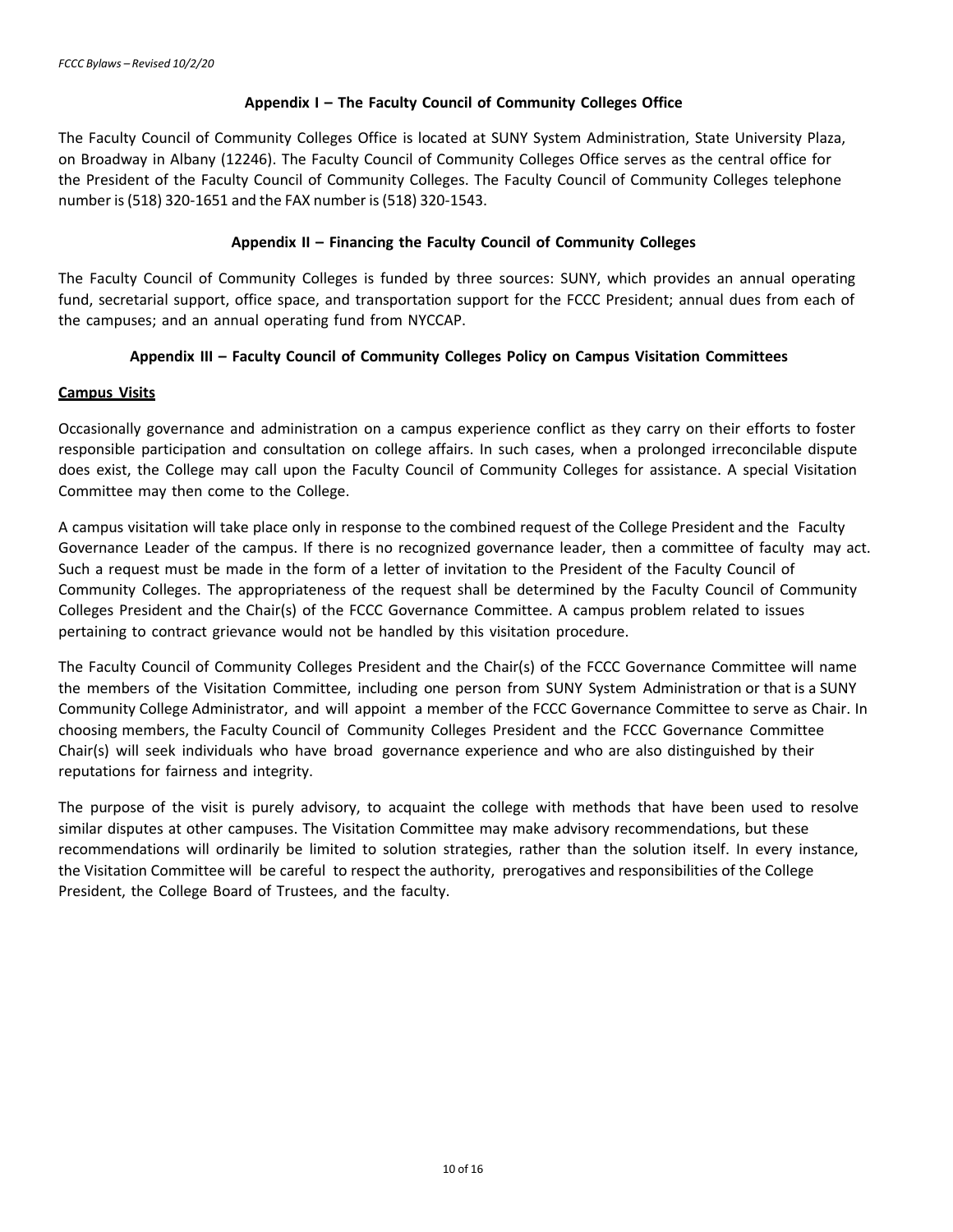## **Appendix IV – History of the Faculty Council of Community Colleges**

<span id="page-10-0"></span>The Faculty Council of Community Colleges of Community Colleges of the State University of New York came into existence principally through the efforts of Dr. Sebastian B. Martorana, the University Dean for Two-Year Colleges. Having conceived the idea of this organization, Dr. Martorana, in April of 1966, received the following resolution from the University Council of Presidents of Public Community Colleges in the State University of New York:

"...it was moved, seconded and unanimously passed that the Council approve the principle of a statewide organization parallel to the Faculty Associations of the community colleges."

Shortly thereafter, the University Faculty Senate passed the following resolution:

"The senate recommends to the administration of SUNY the formation of a Community College Faculty Council composed of representatives elected by each community college faculty. This council should be constituted as the official governing body of these faculties, with a mandate to study, consult, and advise on system-wide matters relating to faculty and educational problems, policies, and programs."

In September of 1966 faculty representatives of 20 of the 28 extant two-year SUNY colleges met with Dr. Martorana at the SUNY at Albany downtown campus to consider the formation of an organization to parallel the Faculty Senate. At a second meeting held in November of 1966, this group then formulated purposes that became known as the Community College Faculty Council Articles of Organization.

On April 13, 1967, the Board of Trustees of the State University of New York approved a resolution amending the Community College Regulations (now the Code of Standards and Procedures for the Administration and Operation of Community Colleges under the Program of State University of New York), thereby creating a Faculty Council of Community Colleges and also approving their Articles of Organization (now Part 606 of the Code). The first regular meeting of the Faculty Council of Community Colleges was held May 12, 1967, in Albany. The Council elected the following officers:

Chairman: John G. MacNaughton, Monroe Community College Vice-Chairman: Creston D. Munger, Auburn Community College Secretary: Jane B. Bonney, Jefferson Community College

Following a discussion of the history leading to the establishment of the Council, some topics discussed were problems confronting the community colleges: teaching loads, academic freedom, and expenses of the Council.

The first meeting of the New York State Faculty Council of Community Colleges Executive Committee was held October 2, 1967, in Albany. In attendance, in addition to Dr. Martorano, were Dr. Ernest Boyer, then Vice-Chancellor for University-wide Activities (and later SUNY Chancellor), and Dr. Kenneth Doran, Associate University Dean. The Committee also met with Chancellor Samuel Gould, who "expressed his interest in, and support of, the Faculty Council of Community Colleges and his belief in the effectiveness it can achieve." Chancellor Gould also emphasized that the Council should develop a "grand strategy" for broad approaches to the role of community colleges and not limit itself to just immediate faculty problems.

Delegates for the community colleges of New York City were active in the organization and early years of the Faculty Council of Community Colleges. However, on July 2, 1975, Governor Carey signed legislation which severed the community colleges of the City University of New York (CUNY) from the State University of New York (SUNY). Since the Chairman and Treasurer of the Faculty Council of Community Colleges were from CUNY colleges, the Executive Committee met and designated officers to act from the time of severance until the Fall, 1975 meeting of the Council. At the Fall meeting, a new slate of officers was elected on a permanent basis.

<span id="page-10-1"></span>The strong ties that have existed between the Faculty Council of Community Colleges and the Community College Office of SUNY have been central to the successful functioning of the Faculty Council of Community Colleges. As cited in Appendix V, the post of Director of that office has been held by a number of individuals. Dr. Cornelius V.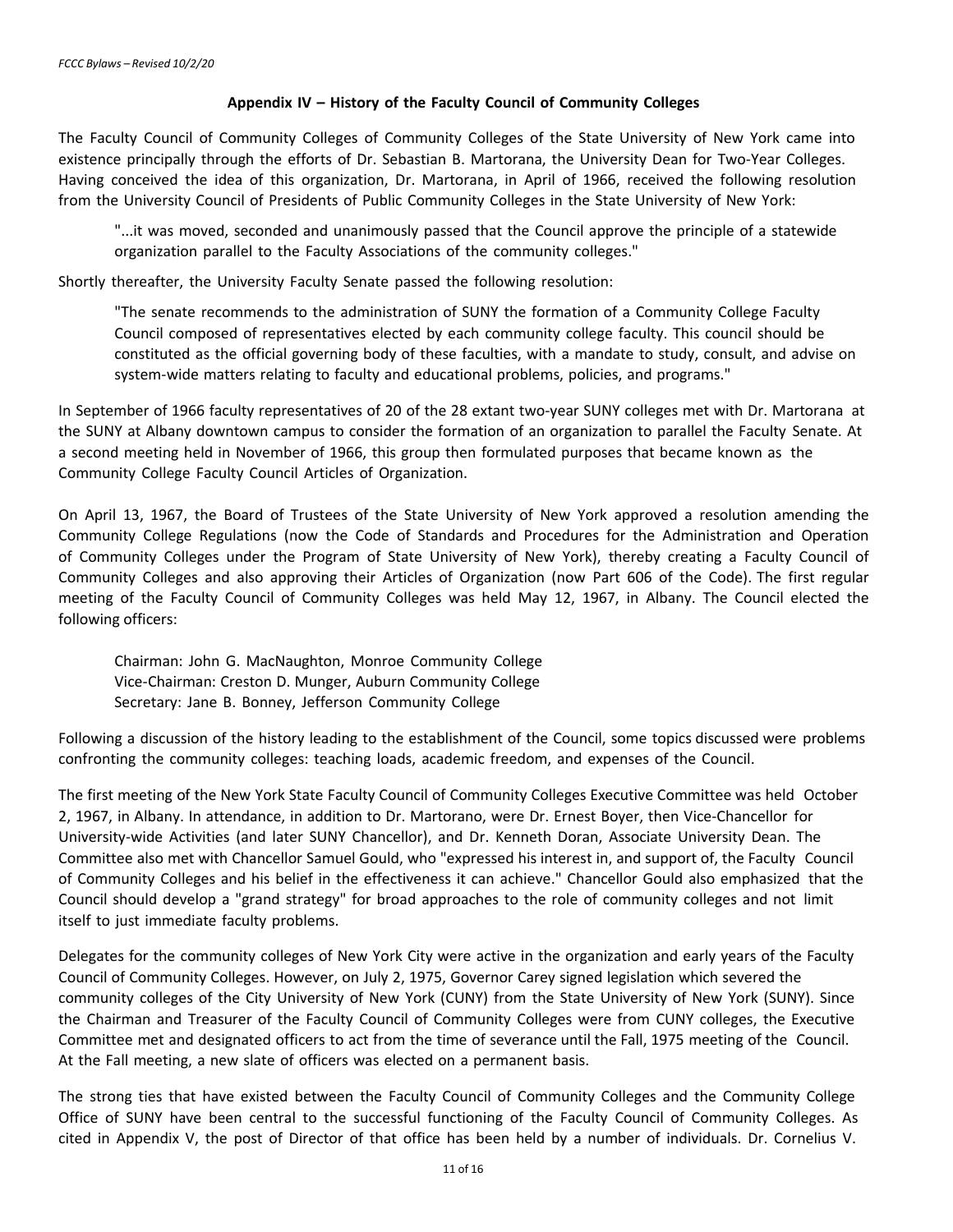1983-85, and part of 1992. During Dr. Robbins' tenure the ties with the Community College Office were strengthened, and the Faculty Council of Community Colleges became a much more visible organization within the State University. The deputy to the Chancellor for Community Colleges was held by Dr. Thomas S. Kubala from 1986-92 and Dr. Ernest A. Martnez from 1992-95. From 1995-1998, Dr. Glenn DuBois served as Director of the Community College Office.

On August 31, 1998, Dr. Robert T. Brown became the first Vice Chancellor for Community Colleges in State University of New York history. This landmark development elevated representation of SUNY's community colleges to the Chancellor's senior staff.

Since its creation, often at the invitation of System Administration, the Council has increased its scope of concerns. For example, various members have served on university-wide task forces or committees concerned with articulation, funding formula, faculty development and evaluation, continuing education, institutional assessment, general education assessment and the University Awards Program. Additionally, the president of the Council attends meetings of such groups as the New York Community College Trustees, the Association of Presidents of Public Community Colleges, Student Assembly, and Community College Business Officers Association, and serves as a participant-observer at SUNY Trustees meetings and committee meetings. Delegates have appeared at legislative and State Education Department hearings and have testified on behalf of the community colleges. Since the first SUNY Day in 1988, Faculty Council of Community Colleges delegates have met, along with other representatives from the State University, with delegates of the New York State Legislature. Faculty Council of Community Colleges delegates are also represented on many important search committees within SUNY.

Finally, in keeping with the early mandate of the Faculty Council of Community Colleges, the Council has developed a strong working relationship with the University Faculty Senate. Members of the Faculty Council of Community Colleges are representatives and voting members on each of the Standing Committees of the Faculty Senate, and representatives from the Senate, in turn, are members of the Council's Standing Committees. The Council's president attends plenary sessions of the Senate, and the President of the Senate attends the biannual meetings of the Faculty Council of Community Colleges.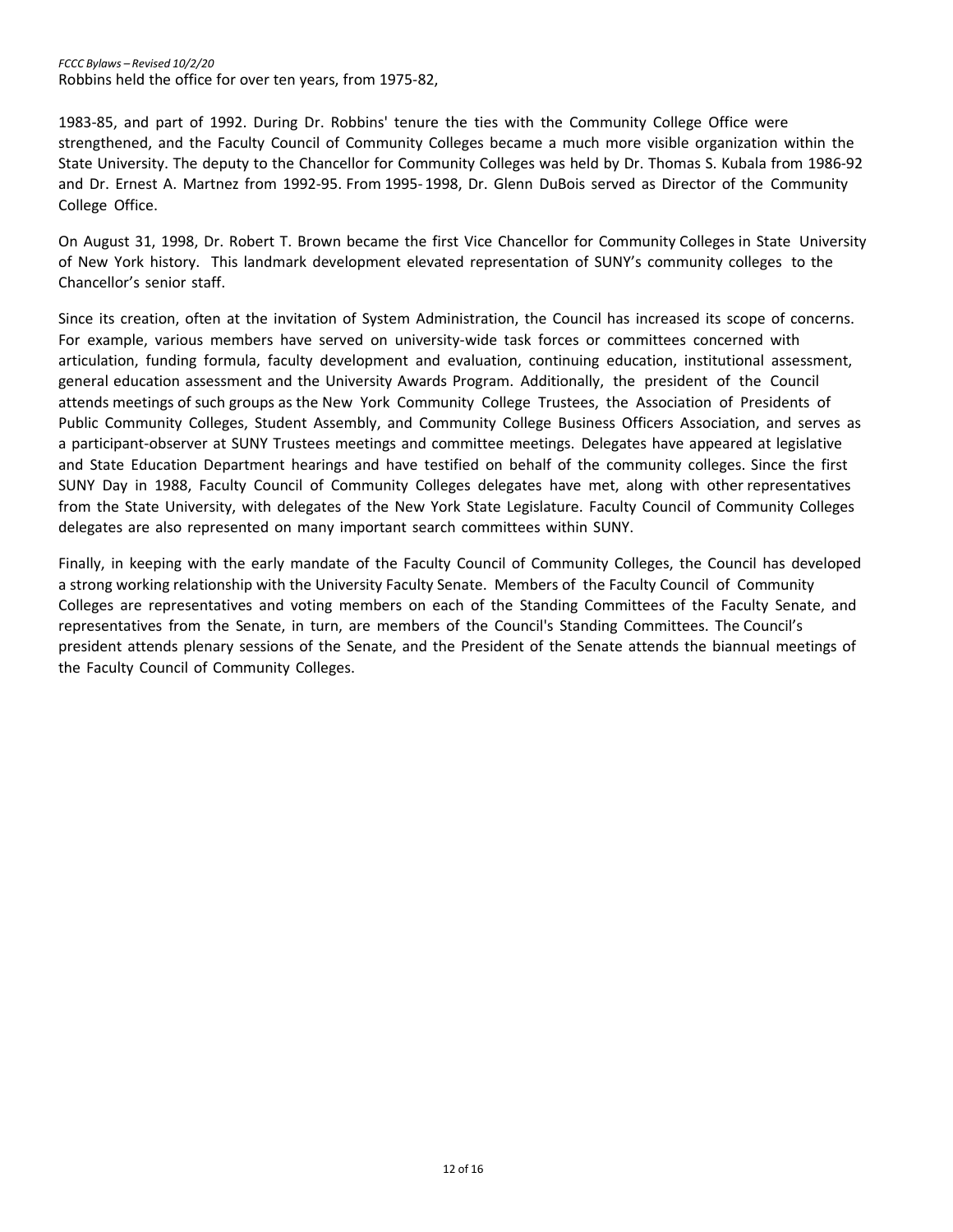## **Appendix V – Chairs/Presidents of the Faculty Council of Community Colleges**

<span id="page-12-0"></span>

| 1967-1970<br>1970-1972<br>1972-1974<br>1974-1975 | John MacNaughton, Monroe Community College<br>Creston Munger, Auburn (Cayuga) Community College<br>Walter Smith, Corning Community College<br>Nathan Weiner, Staten Island Community College |
|--------------------------------------------------|----------------------------------------------------------------------------------------------------------------------------------------------------------------------------------------------|
| July 2, 1975                                     | Separation of CUNY from SUNY                                                                                                                                                                 |
| 1975 - 1976                                      | Carol Jamieson, Niagara Community College                                                                                                                                                    |
| 1976-1977                                        | John Haluch, Finger Lakes Community College                                                                                                                                                  |
| 1977-1979                                        | Mary Herlt, Hudson Valley Community College                                                                                                                                                  |
| 1979-1981                                        | Gerald Roux, Fulton Montgomery Community College                                                                                                                                             |
| 1981-1983                                        | Rose Danella, Mohawk Valley Community College                                                                                                                                                |
| 1983-1985                                        | Gerald Smith, Cayuga Community College                                                                                                                                                       |
| 1985 - 1987                                      | Wayne O'Sullivan, Erie Community College                                                                                                                                                     |
| 1987-1991                                        | William Vincent, Corning Community College                                                                                                                                                   |
| 1991-1993                                        | Alan Shaw, Monroe Community College                                                                                                                                                          |
| 1993-1995                                        | Michael Steuer, Nassau Community College                                                                                                                                                     |
| 1995-1997                                        | Michael Kinney, Broome Community College                                                                                                                                                     |
| 1997-1999                                        | John Haluch, Finger Lakes Community College                                                                                                                                                  |
| 1999-2001                                        | Herbert Merrill, Erie Community College                                                                                                                                                      |
| 2001-2003                                        | Robert Axelrod, Rockland Community College                                                                                                                                                   |
| 2003-2007                                        | Kimberley Reiser, Nassau Community College                                                                                                                                                   |
| 2007-2009                                        | Milton Johnson, Finger Lakes Community College                                                                                                                                               |
| 2009-2015                                        | Tina Good, Suffolk County Community College                                                                                                                                                  |
| 2015-2019                                        | Nina Tamrowski, Onondaga Community College                                                                                                                                                   |
| $2019$ – present                                 | Christy Fogal, Monroe Community College                                                                                                                                                      |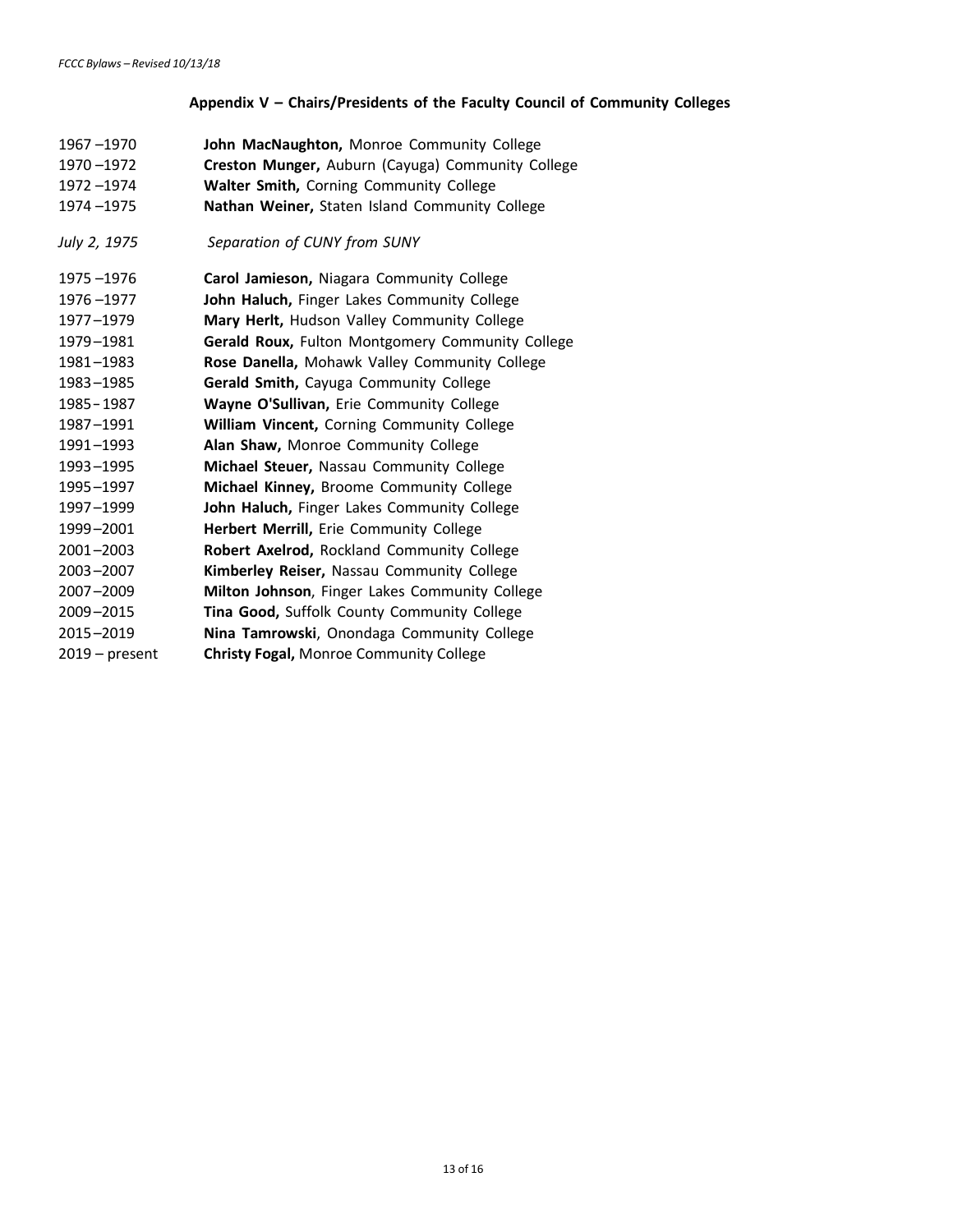# **Appendix VI – SUNY Community College Office Directors**

| August 15, 1949 - September 30, 1960 - Lawrence L. Jarvie                        |
|----------------------------------------------------------------------------------|
| Executive Dean for Institutes and Community Colleges                             |
| November 11, 1960 - July 31, 1965 - Paul B. Orvis                                |
| Executive Dean for Institutes and Community Colleges                             |
| (changed to Executive Dean for Two-Year Colleges)                                |
| August 1, 1965 - August 15, 1970 - Sebastian V. Martorana                        |
| <b>Executive Dean for Two-Year Colleges</b>                                      |
| (changed to Vice Chancellor for Two-Year Colleges)                               |
| August 15, 1970 - November 15, 1970 - Kenneth Doran                              |
| Acting Vice Chancellor for Two Year Colleges                                     |
| November 15, 1970 - September 20, 1972 - Sebastian V. Martorana                  |
| Vice Chancellor for Two-Year Colleges                                            |
| November 1972 - August 1974 - Murray Block                                       |
| Deputy to the Chancellor (with responsibility for the Community College Office)  |
| August 8, 1974 - July 1, 1975 - Henrik N. Dullea                                 |
| Acting Associate Chancellor for Community Colleges                               |
| July 1, 1975 - October 27, 1982 - Cornelius V. Robbins                           |
| Associate Chancellor for Community Colleges                                      |
| (changed to Deputy to the Chancellor for Community Colleges)                     |
| October 27, 1982 - June 1, 1983 - Irving H. Freedman                             |
| Acting Deputy to the Chancellor for Community Colleges                           |
| June 2, 1983 - July 31, 1983 - Murray Block                                      |
| Acting Deputy to the Chancellor for Community Colleges                           |
| August 1, 1983 - August 23, 1985 - Cornelius V. Robbins                          |
| Deputy to the Chancellor for Community Colleges                                  |
| August 23 - December 31, 1985 - Stuart Steiner                                   |
| Acting Deputy to the Chancellor for Community Colleges                           |
| January 22 - September 7, 1986 - Thomas M. Law                                   |
| Acting Deputy to the Chancellor for Community Colleges                           |
| September 8, 1986 - February 19, 1992 - Thomas S. Kubala                         |
| Deputy to the Chancellor for Community Colleges                                  |
| February 3 - August 1, 1992 - Cornelius V. Robbins                               |
| Acting Deputy to the Chancellor for Community Colleges                           |
| July 22, 1992 - August 31, 1995 - Ernest A. Martinez                             |
| Deputy to the Chancellor for Community Colleges                                  |
| September 1, 1995 - August 1, 1998 - Glenn DuBois                                |
| Director, Community College Office                                               |
| September 25, 1998 - November 2006 - Robert T. Brown                             |
| Vice Chancellor for Community Colleges                                           |
| December 1, 2006 - June 2010 - Dennis Golladay                                   |
| Vice Chancellor for Community Colleges                                           |
| June 2010 - Present - Johanna Duncan Poitier                                     |
| Chancellor's Deputy for the Education Pipeline and Vice Chancellor for Community |
| Colleges                                                                         |
|                                                                                  |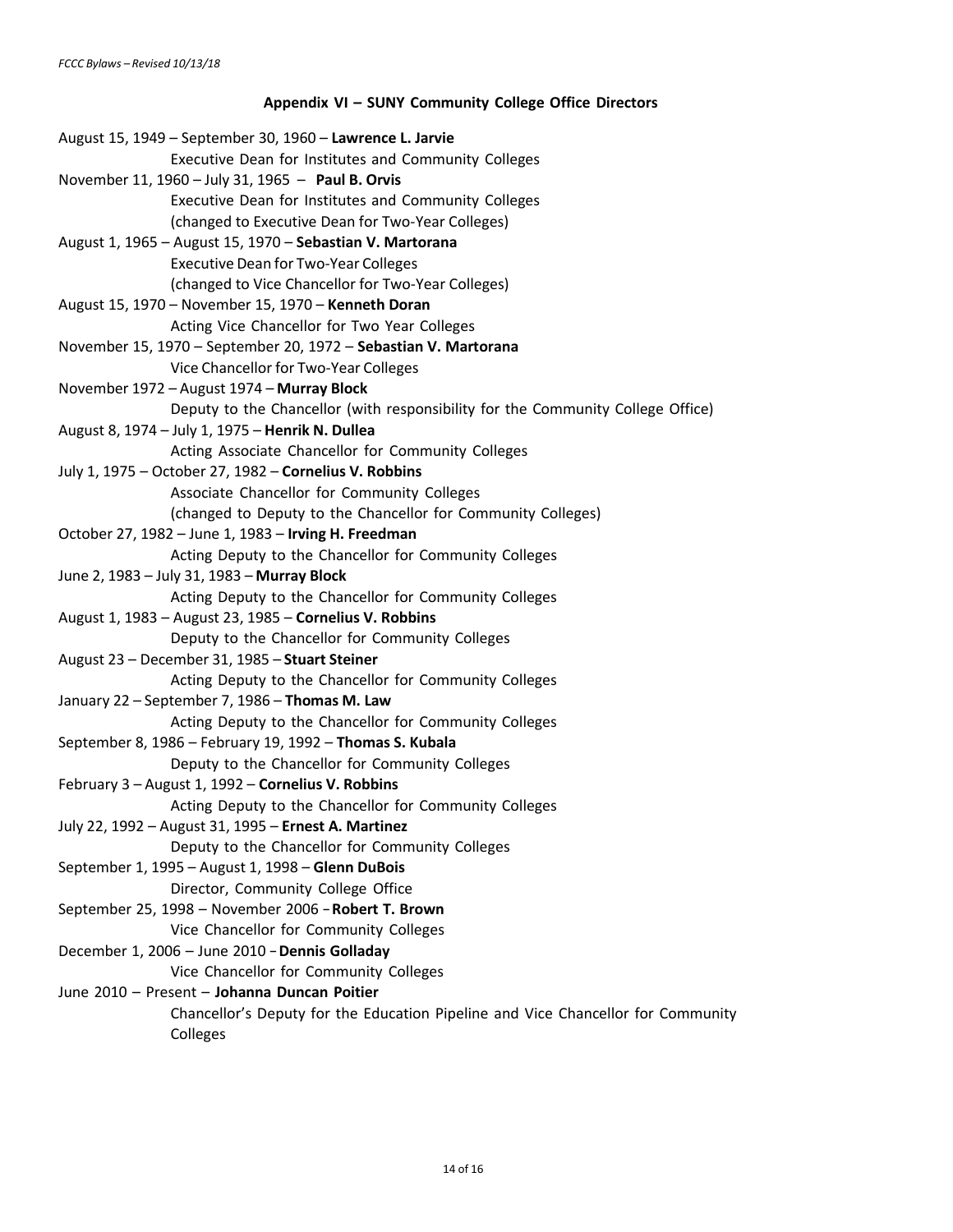#### **Appendix VII – Distinguished Service Award Recipients**

- <span id="page-14-0"></span>1988 Jerome B. Komisar – Acting Chancellor, State University of New York
- 1989 Cornelius V. Robbins Associate Chancellor for Community Colleges
- 1990 Darwin R. Wales College Trustee Broome Community College
- Phyllis Bader-Borel SUNY Central Administration
- Joseph N. Hankin President, Westchester Community College
- Gene M. Winter SUNY Central Administration
- Sean Fanelli President, Nassau Community College
- William L. Vincent President, Faculty Council of Community Colleges
- Rosalyn Udow College Trustee (Nassau Community College)
- Glenn DuBois Director Community College Office
- D. Bruce Johnstone Chancellor, State University of New York
- Arnold B. Gardner Trustee SUNY Board of Trustees
- Robert Brown Vice-Chancellor for Community Colleges
- David Mathis New York Community College Trustees (NYCCT) and Trustee, Mohawk Valley Community College
- Patricia Stevens Trustee, SUNY Board of Trustees
- Joseph Flynn and Karen Marcoe University Faculty Senate, Past-Presidents
- Dr. Carol Eaton President, Clinton Community College
- Dr. Thomas Cooper Monroe Community College, FCCC Delegate
- George Anker SUNY System Administration
- Dr. Stuart Steiner President, Genesee Community College
- Edward F. Cox Trustee, SUNY Board of Trustees
- Dr. Shirley Pippins Former President, Suffolk County Community College
- Dr. Robert Jubenville Dean of Health and Life Sciences, Mohawk Valley Community College, Former FCCC Delegate
- Kenneth P. Lavalle New York State Senator, District 1, Chair, Higher Education Committee
- Stacey Hengsterman Assistant Vice Chancellor for Government Relations
- Dustin Swanger, Ed.D. President, Fulton-Montgomery Community College
- Johanna Duncan-Poitier Senior Vice-Chancellor for Community Colleges and the Education Pipeline
- 2015 H. Carl McCall --- Chairman, State University of New York Board of Trustees
- Henrik Dullea Trustee, SUNY Board of Trustees
- Nancy Zimpher Chancellor, State University of New York
- Tina Good Past President, Faculty Council of Community Colleges
- S. Arthur Lundahl Professor of Counseling, Suffolk County Community College